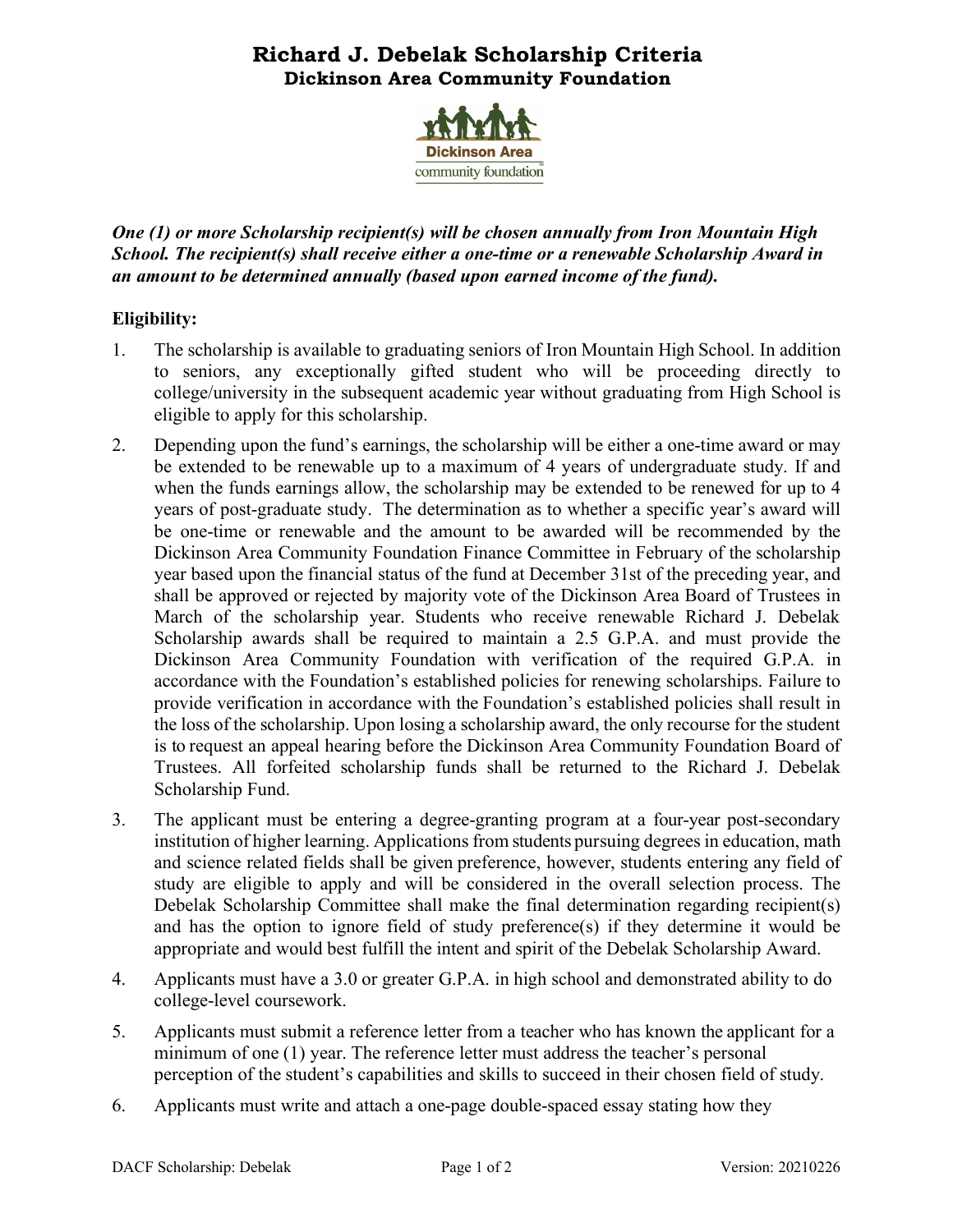# **Richard J. Debelak Scholarship Criteria Dickinson Area Community Foundation**



prepared themselves through high school for the field of study they are entering and how this field of study will fit into their future plans once they are finished with college.

- 7. Applications must be completed and on file in the counselor's office by **March 15th**. Failure to turn in your application by this date will result in being ineligible to apply for this scholarship.
- 8. Financial need of the applicant shall be a factor in the selection of students for the Scholarship, but not the sole factor, as outstanding academic achievement shall also be considered a major factor in student selection.
- 9. A transcript of the student's high school records must be supplied.
- 10. In the event the Scholarship Selection Committee does not feel applicants for a particular year warrant the Scholarship, then no award shall be given out and eligible funds shall remain in the Scholarship Fund account.

**NOTE:** Whether the scholarship is a one-time or renewable award, the payment of the amount awarded shall be made in one annual installment paid in August. For renewable awards, the same policy shall apply; however, the student(s) will be required to submit their year-end official transcript each year also in order to renew the scholarship for another year. In accordance with Foundation policy, the transcripts are due into the Foundation office no later than June 30th each year. A copy of the Foundation's renewal policy is sent with each scholarship check.

## **Addendum:**

A scholarship award may be revoked by the Board of Trustees because of:

- Criminal or anti-social conduct of recipient.
- Filing false information on application.
- Scholastic inadequacy of a recipient.
- Failure to provide the Dickinson Area Community Foundation with documents and verification as specified in the Foundation's established policies for renewing scholarships. A copy of the Foundation's policies for renewing scholarships is provided to students with their first scholarship payment.
- For such other good cause as the Board may, in its sole discretion, determine.

Revocation shall be by the action of a majority of the members of the Board of Trustees, and upon such revocation, any and all funds still controlled by the Board of Trustees shall be withheld and disposed of at the discretion of the Board.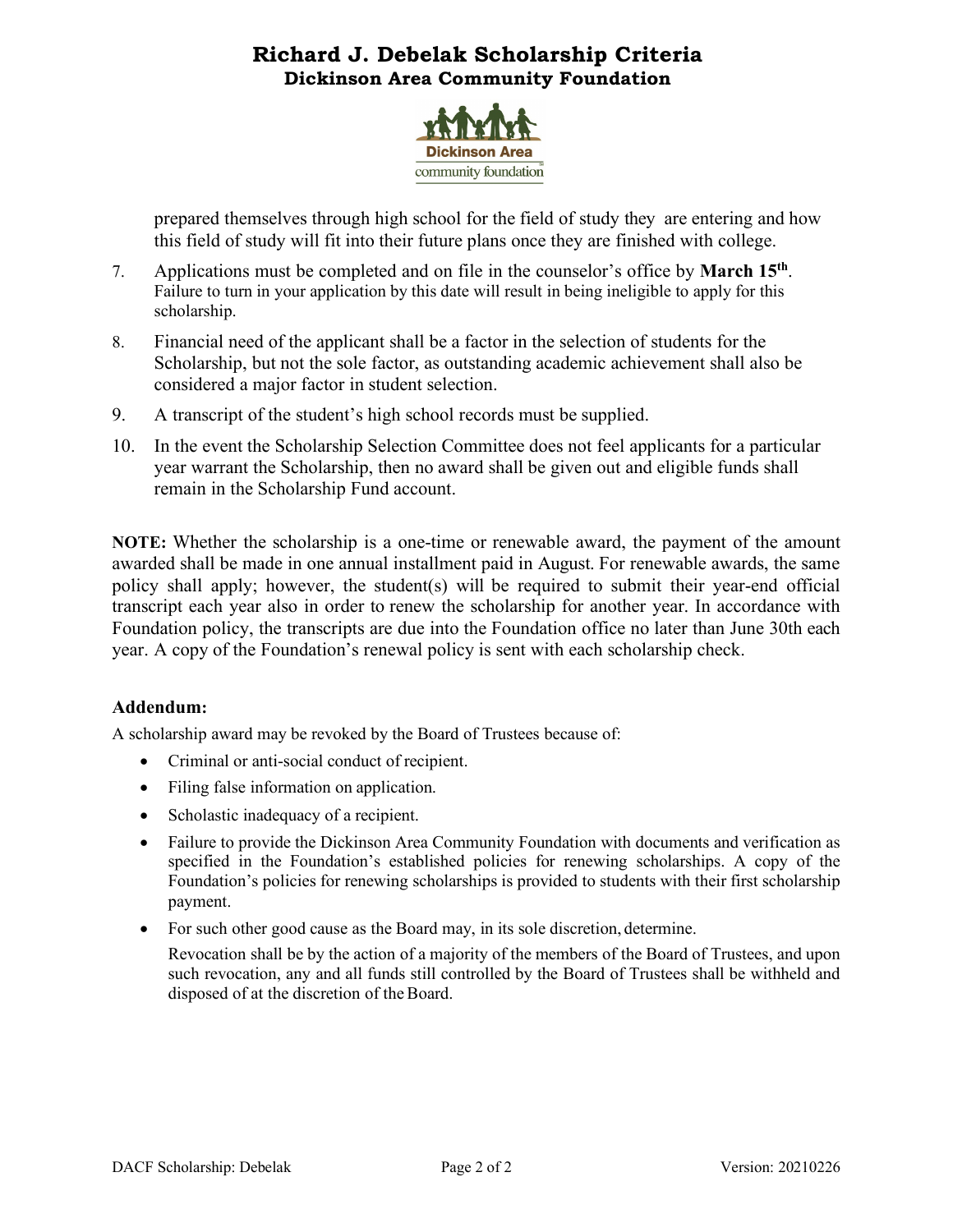

# *Richard J Debelak Scholarship*

**Dickinson Area Community Foundation Completed applications must be submitted by March 15th**

| Date                                                                                                |                                                                                                                                                                                                                                                     |
|-----------------------------------------------------------------------------------------------------|-----------------------------------------------------------------------------------------------------------------------------------------------------------------------------------------------------------------------------------------------------|
| <b>Full Name</b>                                                                                    |                                                                                                                                                                                                                                                     |
| <b>Street Address</b>                                                                               |                                                                                                                                                                                                                                                     |
|                                                                                                     | <b>City ST ZIP Code</b>                                                                                                                                                                                                                             |
| <b>Home Phone</b>                                                                                   |                                                                                                                                                                                                                                                     |
|                                                                                                     | <b>High School Attended</b>                                                                                                                                                                                                                         |
| <b>GPA</b>                                                                                          |                                                                                                                                                                                                                                                     |
|                                                                                                     | <b>E-Mail (Required):</b>                                                                                                                                                                                                                           |
| In what extra-curricular activities did you participate in? (includes activities outside of school) |                                                                                                                                                                                                                                                     |
|                                                                                                     |                                                                                                                                                                                                                                                     |
|                                                                                                     |                                                                                                                                                                                                                                                     |
|                                                                                                     |                                                                                                                                                                                                                                                     |
|                                                                                                     |                                                                                                                                                                                                                                                     |
|                                                                                                     |                                                                                                                                                                                                                                                     |
| Did you work during the school year? No<br>If yes, how many hours/week                              |                                                                                                                                                                                                                                                     |
| Name of college or university you plan to attend:                                                   |                                                                                                                                                                                                                                                     |
| Have you applied for admission?                                                                     |                                                                                                                                                                                                                                                     |
| Have you been accepted?                                                                             |                                                                                                                                                                                                                                                     |
| Intended field of study:                                                                            |                                                                                                                                                                                                                                                     |
| Have you applied for other scholarships?                                                            |                                                                                                                                                                                                                                                     |
| Have you been granted a scholarship? If so, name of scholarship & amount:                           |                                                                                                                                                                                                                                                     |
|                                                                                                     |                                                                                                                                                                                                                                                     |
|                                                                                                     |                                                                                                                                                                                                                                                     |
|                                                                                                     |                                                                                                                                                                                                                                                     |
|                                                                                                     |                                                                                                                                                                                                                                                     |
| Please include the following with the application:                                                  |                                                                                                                                                                                                                                                     |
| 1.                                                                                                  | A reference letter from a teacher who has known you for a minimum of one (1) year. The letter must<br>address the teacher's personal perception of your capabilities and skills to succeed in your chosen field<br>of study.                        |
| 2.                                                                                                  | Attach a one page double spaced (12 font) essay stating how you prepared yourself through high school<br>for the field of study you are entering and how this field of study will fit into your future plans once you<br>are finished with college. |
| 3.                                                                                                  | Transcript of your high school records                                                                                                                                                                                                              |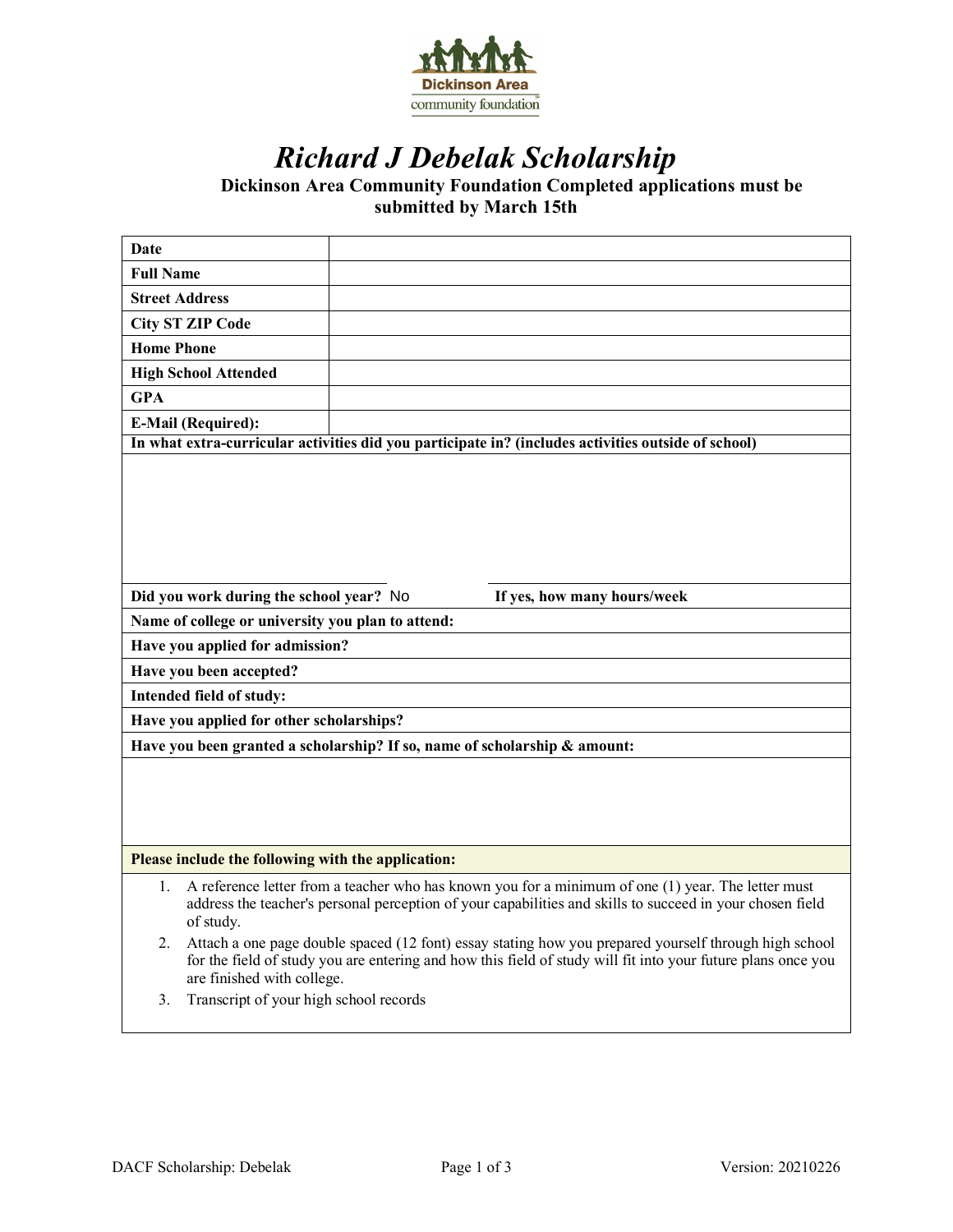

### **Application Deadline**

All applications need to be submitted to the guidance counselor's office by March 15<sup>th</sup>.

#### **Agreement and Signature**

By submitting this application, I affirm that the facts set forth in it are true and complete. I understand any false statements, omissions, or other misrepresentations made by me on this application may result in rejection of this application.

Name (printed)

Signature

Date

**Parent Application Form**

Name of parent or guardian completing this form:

Home address:

Phone:

E-Mail:

**Do you have any dependents other than your own family or other extenuating circumstances that should be considered? If yes, please explain:**

**Note here any statements you may wish to make which assist the scholarship selection committee in consideration of the applicant:**

### **Agreement & Signature:**

I affirm that the statements above are true and complete. I understand any false statements, omissions, or other misrepresentations made by me on this application may result in rejection of this application.

Signature of parent or guardian:

Date: